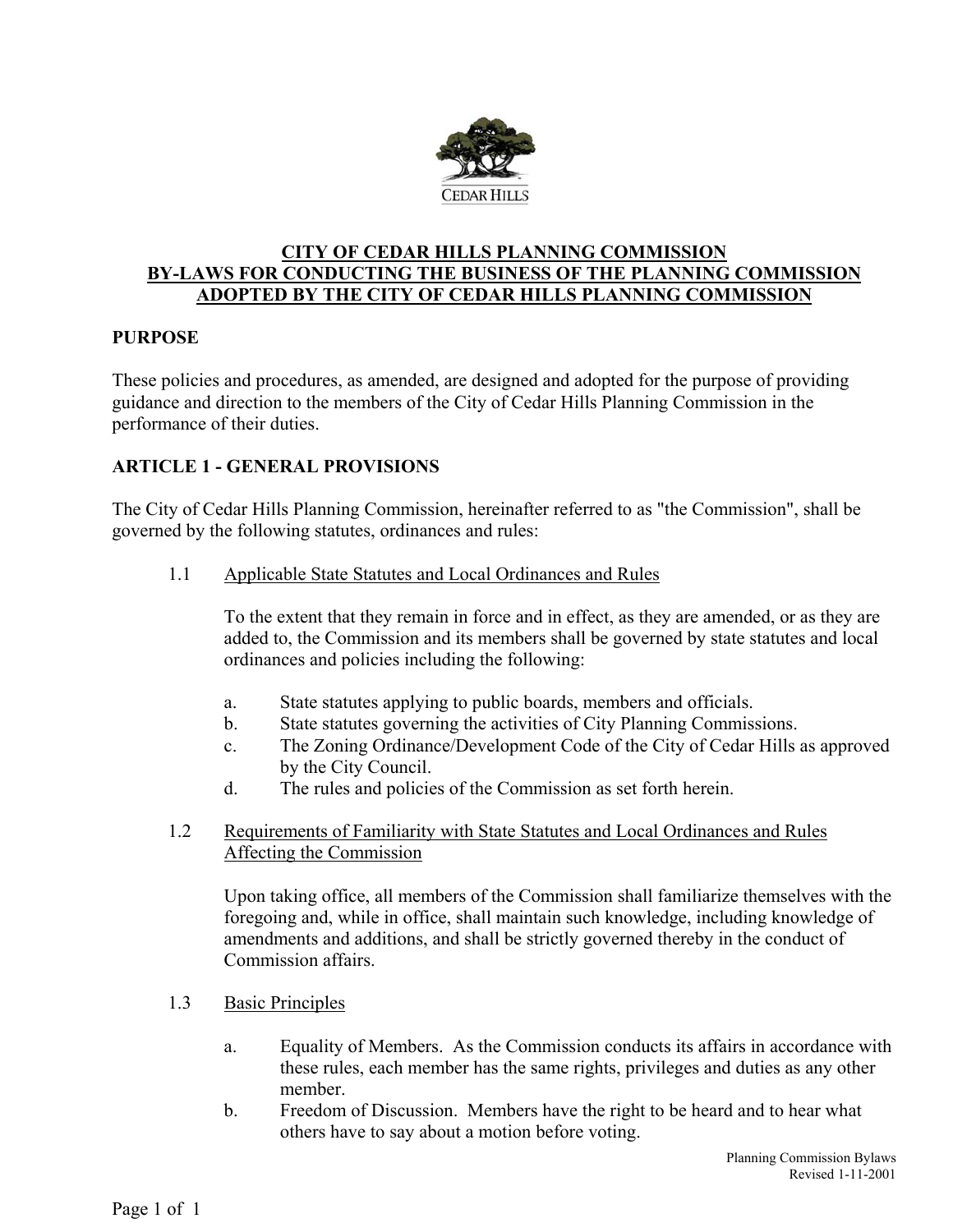- c. One Main Motion. Only one main motion may be considered at any given time.
- d. Member Right to Know. Members have a right at all times to know the immediate pending motion, and have it restated prior to any vote.
- e. Meeting Properly Called. The Commission may take official action only in meetings properly called and with a quorum of members present.
- f. Actions Must be Lawful. Actions taken by the Commission must be in accord with the City of Cedar Hills, State and Federal Law.
- 1.4 Rules of the Commission to be Available from the City of Cedar Hills

A current copy of the rules of the Commission shall be available as a public record in the City of Cedar Hills office. A copy of the rules of the Commission shall be provided to new Commission members upon appointment. Additional copies shall be provided to the Commission and made available to the public upon request.

1.5 Location of the Office of the Commission

The office of the Commission shall be located in the City of Cedar Hills office.

## **ARTICLE II - MEMBERS**

2.1 Appointment and Resignations

The membership and appointment of the Commission shall be governed by the provisions of the Utah Code and applicable ordinances of the City of Cedar Hills.

Members proposing to resign shall give reasonable notice of such intent to the City Council, Planning Commission and the Mayor of the City of Cedar Hills, and make the date of resignation effective in such a manner as to allow time for appointment of replacements.

Failure to attend three consecutive regular meetings, or three of any seven consecutive meetings, without the recorded consent of the Chair, shall be construed by the Chair as grounds for resignation from the Commission by absence. The Chair would then recommend removal of the Commissioner to the City Council.

## 2.2 Vacation of Office

At the expiration of terms of regular members of the Planning Commission, the City Council may choose to reappoint a member to another term. If the City Council chooses not to reappoint a regular member, the vacancy shall be filled by the first alternate member and a second vacancy shall be filled by the second alternate member. Vacancies occurring otherwise than through the expiration of terms shall be filled for the remainder of the unexpired term by the first alternate member. At the time the first alternate member fills a vacancy, the second alternate member shall become the first alternate member and the City Council shall appoint a new second alternate member.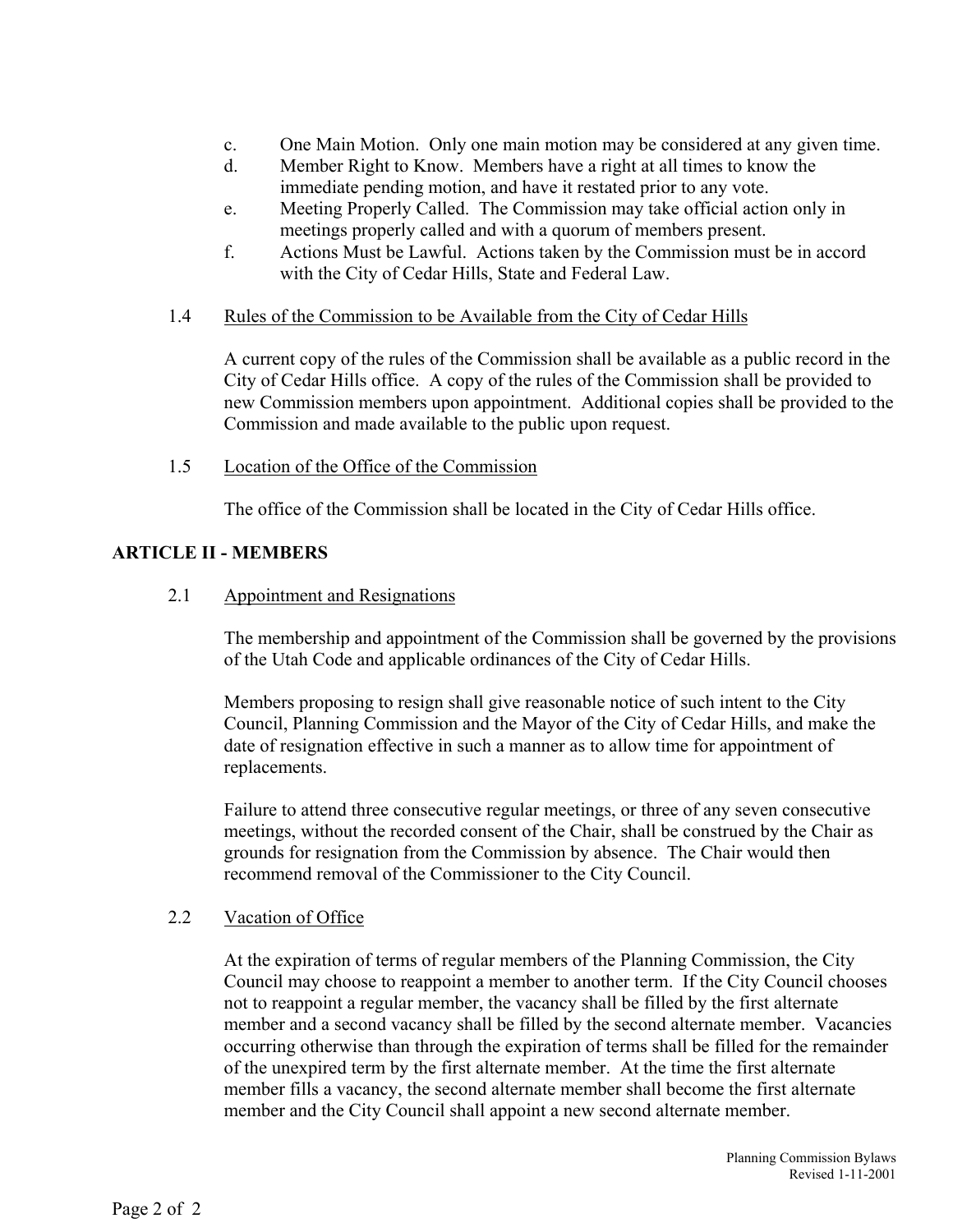## **ARTICLE III - OFFICERS, COMMITTEES, STAFF, DUTIES**

### 3.1 Regular Election of Chair, Vice Chair

Annually, as the first item of business at the first regular meeting of the Commission in the month of January, the Commission shall elect a Chair and Vice Chair. If a quorum is lacking, the Commission will hold an election at the next regularly schedule meeting at which a quorum is available.

### 3.2 Succession of Vice Chair to Office of Chair

If the Chair becomes no longer a member of the Commission, the Vice Chair shall succeed to the office for the remainder of the term. If the Vice Chair becomes no longer a member of the Commission or succeeds to the office of Chair, a special vote shall be held to fill the vacancy of the Vice Chair. Said vote shall occur at the next regularly scheduled meeting of the Commission at which a quorum is available.

### 3.3 Duties of the Chair and Vice Chair; Appointment of Temporary Chair to Preside at Meetings

If present and able, the Chair shall preside at all meetings and hearings. If the Chair is absent or unable to preside, the Vice Chair shall preside. If both are absent or unable to preside, the members present shall appoint a Temporary Chair to preside. The Temporary Chair shall abide by all rules and policies set forth herein.

Whenever the Chair rules a motion out of order, the Chair shall explain why it is so and advise the mover of corrections needed to make the motion in order.

### 3.4 Other Responsibilities of Chair; Delegation to Vice Chair

The Chair many delegate duties generally to the Vice Chair, or may authorize the Vice Chair to perform specific duties during his absence or in the case of his disability to perform necessary Commission functions in a timely manner.

### 3.5 Managerial Responsibilities

The Chair shall conduct all meetings of the Commission, interface with Mayor in the conduct and affairs of the Commission, and exercise management of the affairs of the Commission consistent with these rules, the City of Cedar Hills and State Law.

### 3.6 Assignment of Commission Members to Inspection Duties: Appointment of Committees

The Chair may designate members of the Commission to make personal inspections when necessary for proper consideration of agenda items. The Chair may appoint standing or adhoc committees as may be found necessary to successfully and efficiently carry out the function of the Committee.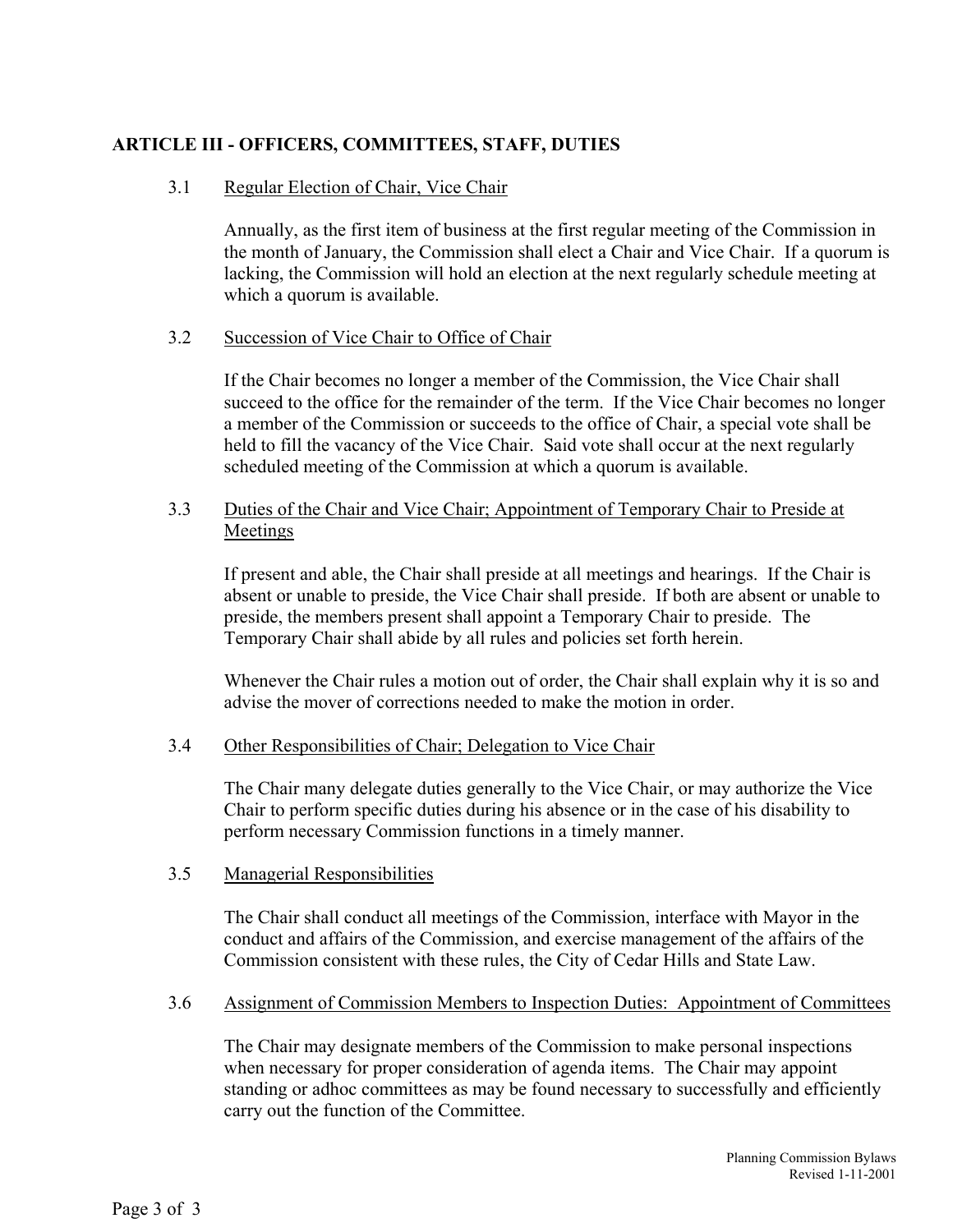## 3.7 Appointment of Secretary: Duties

The secretary to the Commission shall be appointed by the Mayor of the City of Cedar Hills, The Secretary, who will be the City Recorder when practical, under the direction of the Chair shall attend to all correspondence of the Commission, send out and cause to be published all notices required, attend all meetings of the Commission and all public hearings (except when excused by the Chair with a temporary replacement arranged), compile and maintain all required records, schedules, minutes, files and indexes; and generally perform all clerical work of the Commission.

## **ARTICLE IV - REFERRAL OF FUNCTIONS**

4.1 Referral by Resolution

The Commission may refer any of those functions authorized by the provisions herein to citizen committees. Said referral shall be made by resolution of the Commission, which may establish general guidelines for the conduct of said functions.

## **ARTICLE V - CONDUCT OF COMMISSION MEMBERS**

5.1 Representation of Applicants and Petitioners

No member of the Commission shall represent applicants or petitioners on matters on which the Commission is to make determinations or recommendations.

### 5.2 Conflict of Interest

No member of the Commission shall participate in or discuss any case in which they have financial or personal interest in the property or action concerned, or will be directly affected by the decision of the Commission, or has or believes they have any other conflict of interest. A member who has a question as to whether a conflict of interest exists should raise the matter with the Commission members and the City Attorney in order that a determination may be made.

### 5.3 Expression of Bias, Prejudice or Individual Opinion Prior to Hearing and Determination

Commission members may seek information from other members, but no member shall discuss any case with any other parties thereto prior to the public hearing, or express any bias, prejudice or personal opinion on judgement of the case prior to its public hearing and determination.

## 5.4 Voting

No Commission member shall discuss or vote on any matter deciding an application or petition except after attending the public meeting(s) and/or hearing(s) on the matter and listening to or being informed of testimony presented. A member may qualify to participate in further discussion and vote on the matter by examining the evidence, or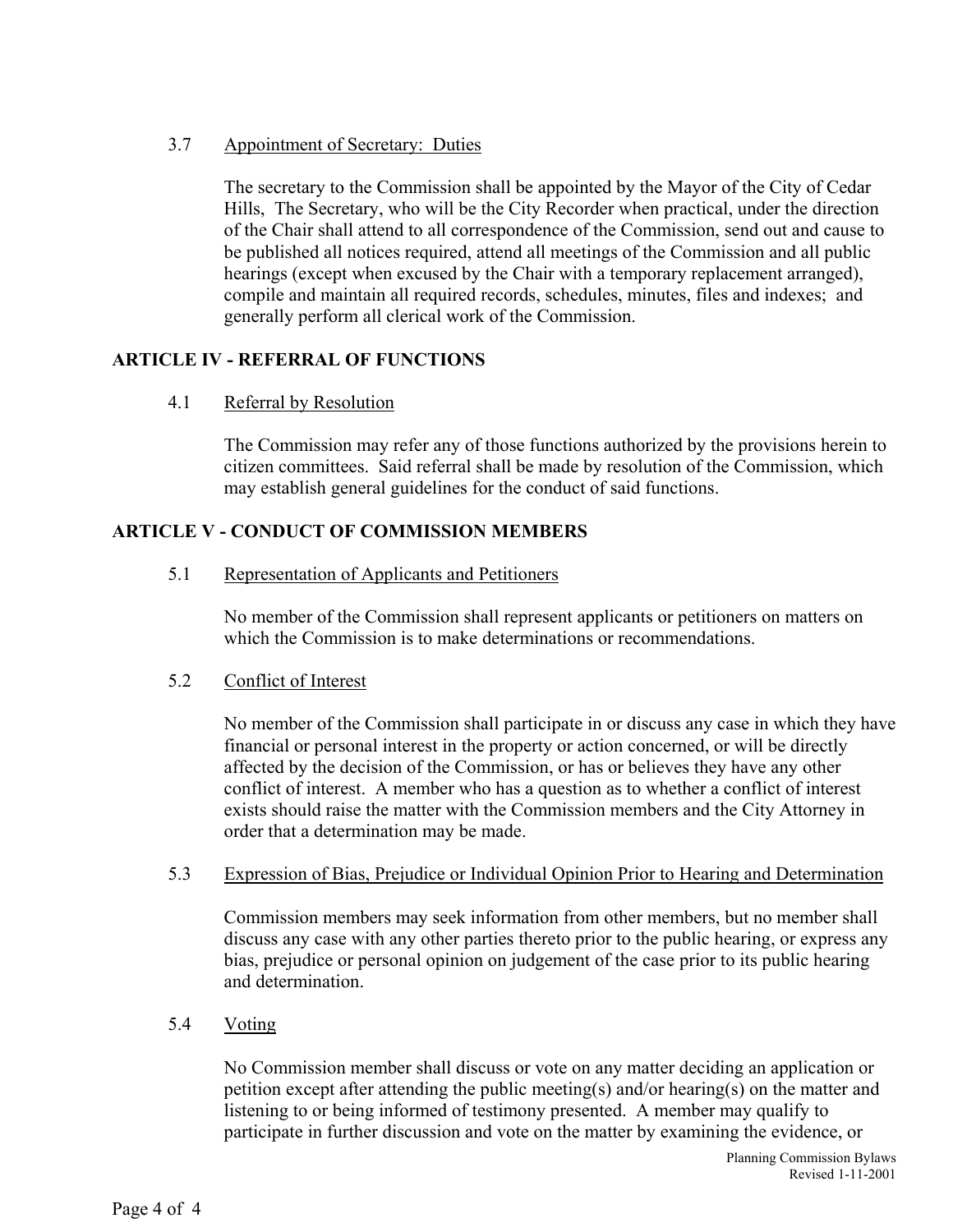being informed of the evidence or reviewing the record of the meeting(s) and/or hearing(s) or portion thereof at which the member was absent.

## **ARTICLE VI - APPLICATION REQUIRED**

6.1 Complete Application Required

Where required by City Ordinance, an item may not be heard by the Commission unless a complete application is filed with the City. Determination of a complete application will be made by the Commission in conformance with the Zoning Ordinance/Development Code of the City of Cedar Hills.

## **ARTICLE VII - MEETINGS, HEARINGS**

7.1 Regular Meetings

Regular meetings of the Commission will be held monthly with the date and time to be determined at the regular December meetings and notice made public.

7.2 Open to Public

All meetings of the Commission are open to the public.

7.3 Conduct During Hearings

During all meetings and hearings, persons providing testimony shall proceed without interruption except that from the Commission. All comments, arguments and pleading shall be addressed to the Chair. There shall not be debate or argument between individuals. The chair shall maintain order and decorum, and to that end, may order removal of disorderly or disruptive persons. The Chair, after consultation with other members, may determine a time limit of speakers at the beginning of any public hearing.

7.4 Rules of Order

In accordance with these rules, the Chair shall decide all points of procedure and order, unless otherwise directed by a majority vote of the members in attendance. Where necessary in deciding points of order, the Chair may use as a reference the Robert's Rules of Order, newly revised.

7.5 Study Sessions

Study Sessions of the Commission shall be held if found necessary. Notice of the Study Session shall be in accordance with City and State law.

7.6 Special Meetings and Study Sessions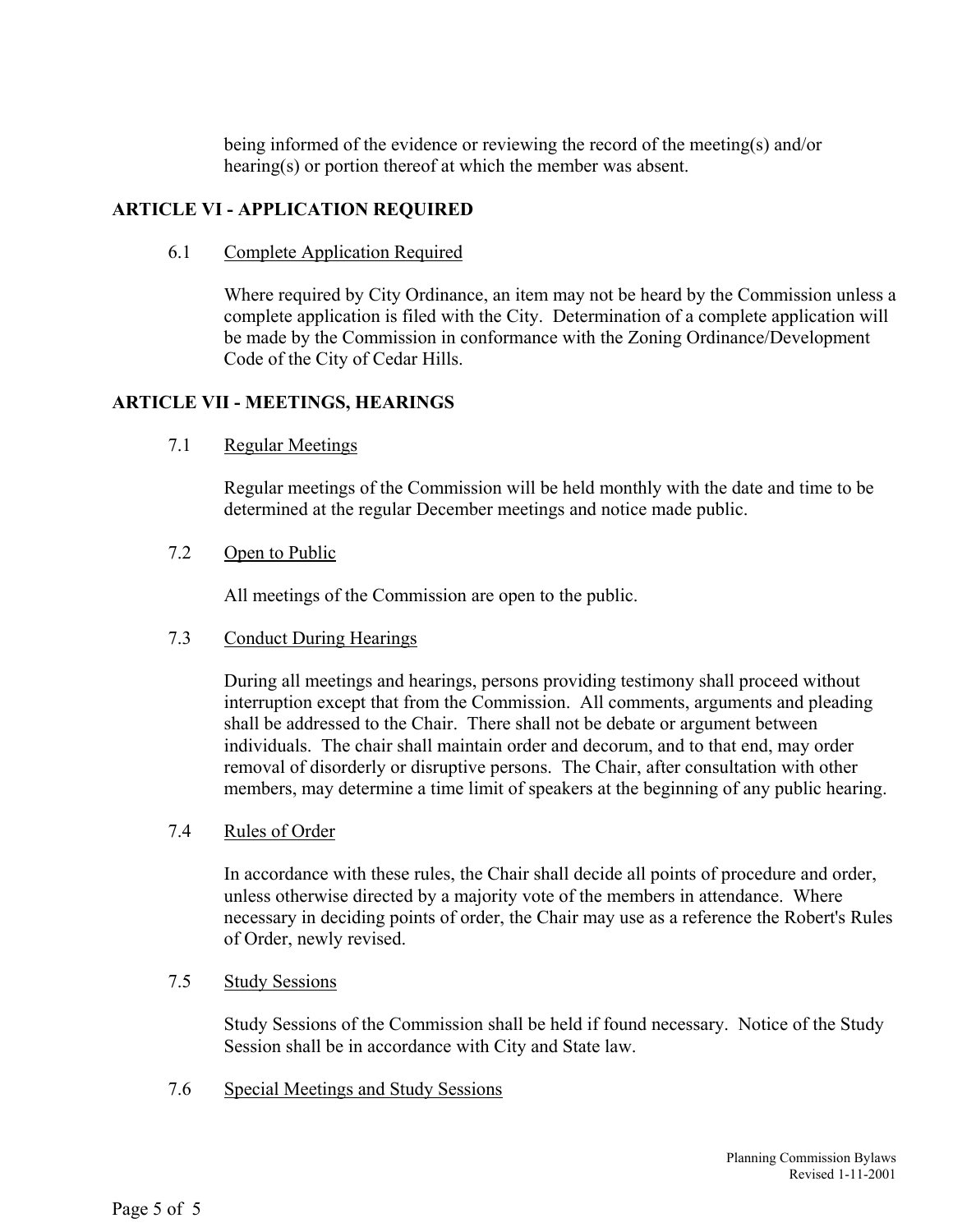Special Meetings and Study Sessions, for any purpose, may be held at the call of the Chair. Notice of such meeting shall be in accordance with City and State law.

### 7.7 Field Trips

Field trips to view application sites shall be scheduled by the Chair during Regular meetings. Commission members shall establish an optimal time for site inspection through group consensus. Field trips shall be noticed in accordance with City and State law.

### 7.8 Recess or Adjournment

Any Regular or Special Meeting may be recessed or adjourned from day to day, or to the time of any previously announced Regular or Special Meeting, and such recess or adjournment to a certain time and place does not require additional public notice.

### 7.9 Cancellation

If no business is scheduled before the Commission, or if it is apparent that a quorum of the Commission will not be available, any meeting may be canceled by the Chair by giving notice to all members.

### 7.10 Quorum

A quorum of the Commission shall consist of three (3) members. An affirmative vote of at least three (3) members and no less than a majority of the Commission shall be required for any matter to pass.

### 7.11 Tie Votes

If a motion before the Commission receives an equal number of votes, and a subsequent motion on the matter is either not made or cannot achieve a majority vote, the matter before the Commission shall be deemed denied.

### 7.12 Agenda, Order of Business

The Secretary under the direction of the Chair, shall prepare an agenda for each Commission meeting for approval by the Commission at the beginning of each meeting. Order of business shall be as specified by the Commission.

### **ARTICLE VIII - HEARING PROCEDURES**

8.1 Representation of Hearing

At the hearing, any person may appear or be represented by authorized agents. Such agents shall present documented evidence of their authorization.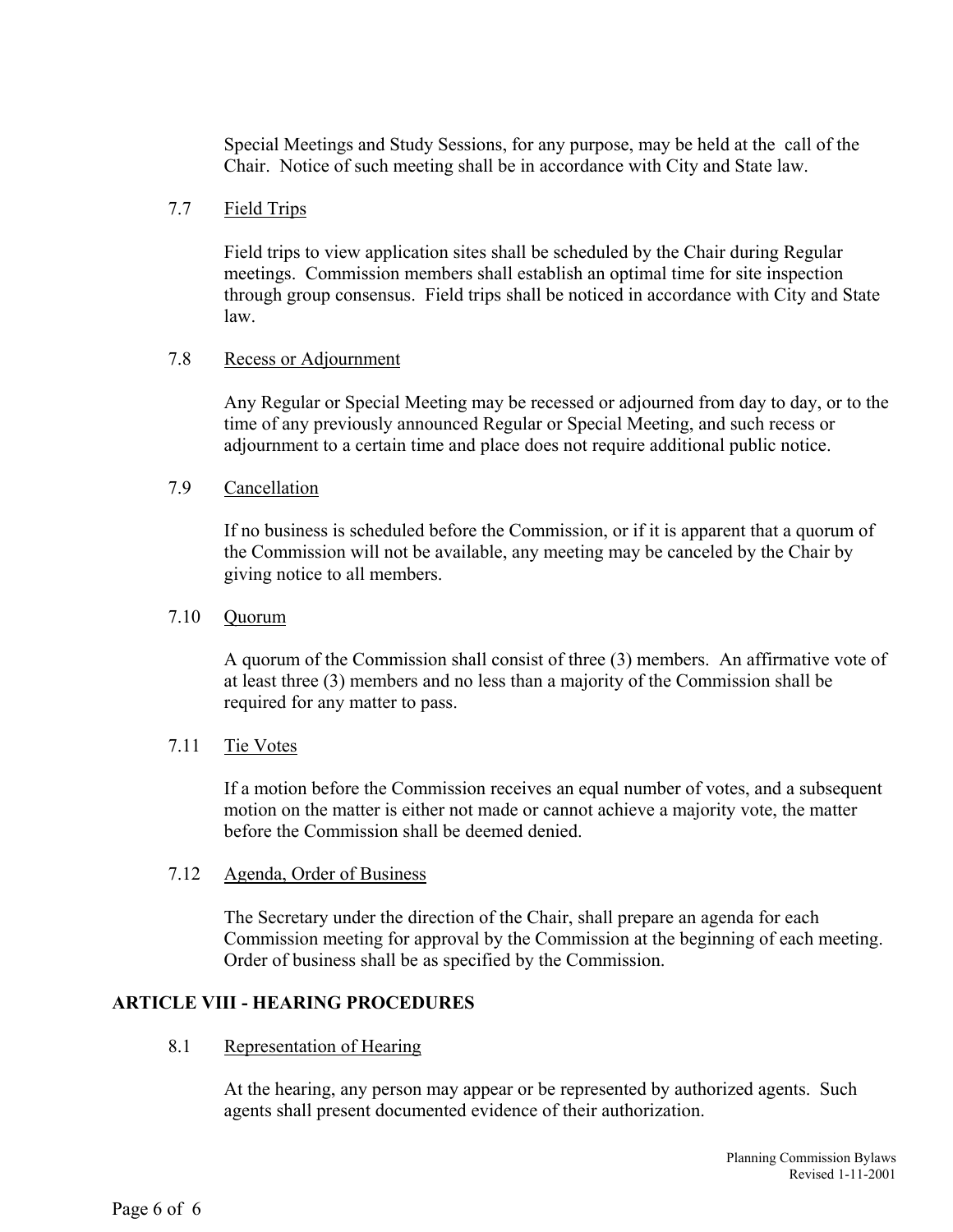## 8.2 Hearing Procedure

- a. The Commission Chair shall introduce the item.
- b. The applicant or petitioner outlines the nature of the request and presents supporting evidence.
- c. The Commission Chair, or acting Commission Chair shall open the public hearing. The Commission Chair without objection by members of the Commission, may impose time limits for comment to facilitate the business of the Commission.
- d. The Commission Chair, or acting Commission Chair shall close the public hearing.
- e. The Commission Chair, or acting Commission Chair may allow the applicant or petitioner to address issues raised by the public comment.
- f. The Commission chair, or acting Commission Chair shall allow members of the Commission to discuss the matter and ask questions of the applicant or petitioner.
- g. The Commission Chair may call for a motion and vote by the Commission on the application or petition. If a substantial amount of public comment was received, the Chair may table the motion to allow Commissioners to review the public comment.

# **ARTICLE IX - FINDINGS AND DECISIONS**

9.1 Timing of Decisions

With due consideration to the length of the Agenda, the nature of the case, the complexity of the evidence, and the findings required, the Chair may elect, subject to approval by the Commission, one of the following alternatives:

- a. To proceed immediately to determination and decision upon conclusion of the hearing of the case; or
- b. To defer determination and decision until a Regular or Special Meeting of the Commission as specified by the Chair.
- 9.2 Form and Procedure of Decisions

All such decisions shall be made at a public meeting by motion, made and seconded, and a voice vote.

Decisions of the Commission shall be final when the minutes of the meeting at which the decision was made are approved.

9.3 Notification

Notice of action taken by the Commission shall be given by the Commission to the applicant, petitioner or any party making a written request for such within ten days following approval or the decision.